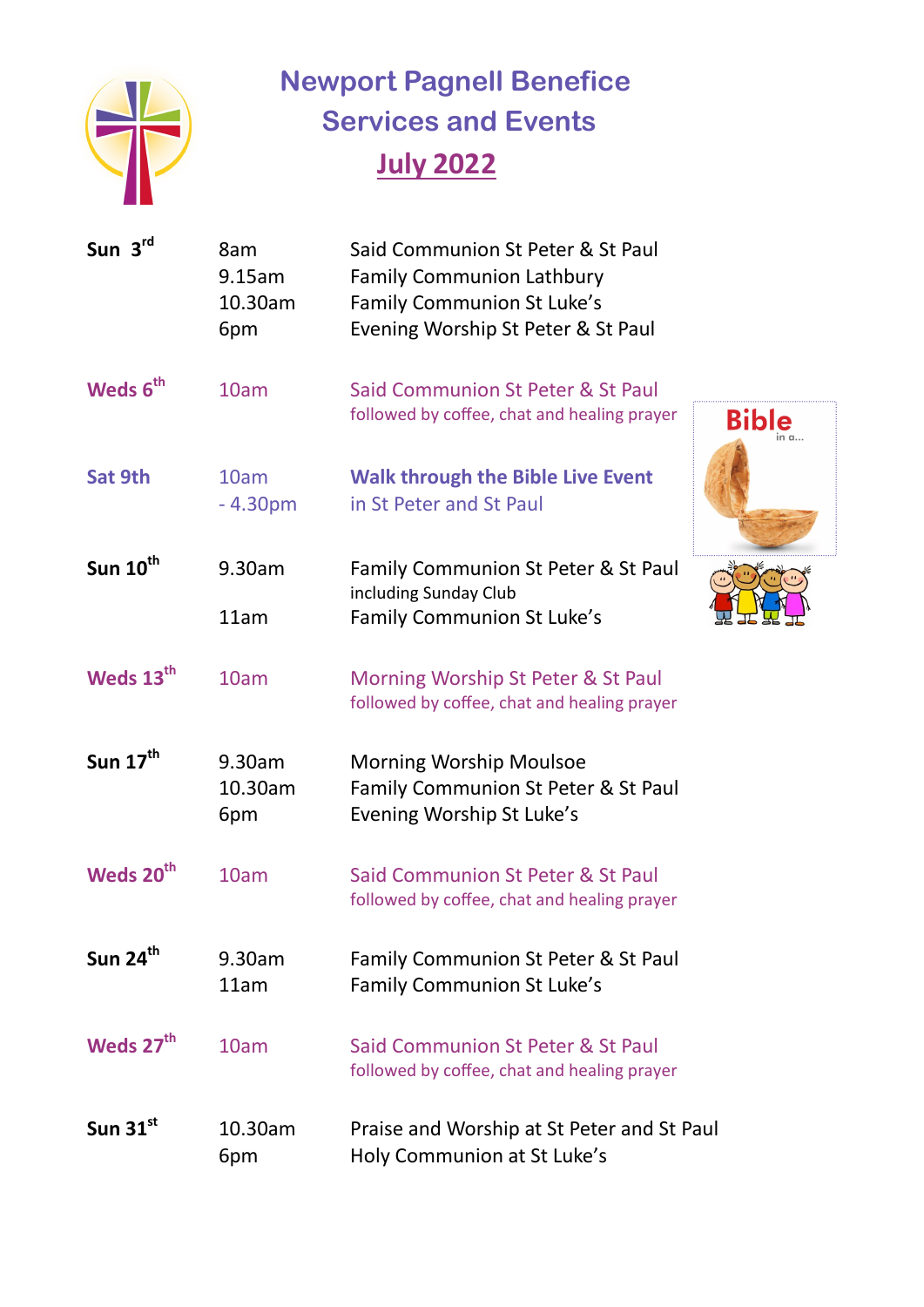

## **Newport Pagnell Benefice Services and Events**

## **August 2022**

| Weds 3rd              | 10am                     | Said Communion St Peter & St Paul<br>followed by coffee, chat and healing prayer                                                    |
|-----------------------|--------------------------|-------------------------------------------------------------------------------------------------------------------------------------|
| Sun 7 <sup>th</sup>   | 8am<br>9.15am<br>10.30am | Said Communion St Peter & St Paul<br>Family Communion, Lathbury<br>Family Communion St Luke's                                       |
|                       | $2-5pm$                  | <b>Mothers Union Cream Tea</b><br>in the Mazzone garden at 120 Wolverton Road                                                       |
|                       | 6pm                      | Evening Worship St Peter & St Paul                                                                                                  |
| Weds 10 <sup>th</sup> | 10am                     | Said Communion St Peter & St Paul<br>followed by coffee, chat and healing prayer                                                    |
| Sun 14 <sup>th</sup>  | 9.30am                   | Family Communion St Peter & St Paul                                                                                                 |
|                       | 11am                     | including Sunday Club<br>Family Communion St Luke's                                                                                 |
|                       | 2-3.30pm                 | <b>Summer Singalong - songs we love and refreshments</b><br>too, in St Peter & St Paul                                              |
|                       | 6pm                      | Evening Worship at Moulsoe to celebrate the Patronal<br>Festival of the Blessed Virgin Mary                                         |
| Weds 17 <sup>th</sup> | 11.30am                  | <b>OUTDOOR</b><br><b>Outdoor Service of Holy</b><br><b>Communion St Peter &amp; St Paul</b><br>followed by picnic (bring your own!) |
| Sun $21^{st}$         | 10.30am<br>6pm           | Family Communion St Peter & St Paul<br>Evening Worship at St Luke's                                                                 |
| Weds 24 <sup>th</sup> | 10am                     | Said Communion St Peter & St Paul<br>followed by coffee, chat and healing prayer                                                    |
| Sun $28th$            | 9.30am<br>11am           | Family Communion St Peter & St Paul<br>Family Communion St Luke's                                                                   |